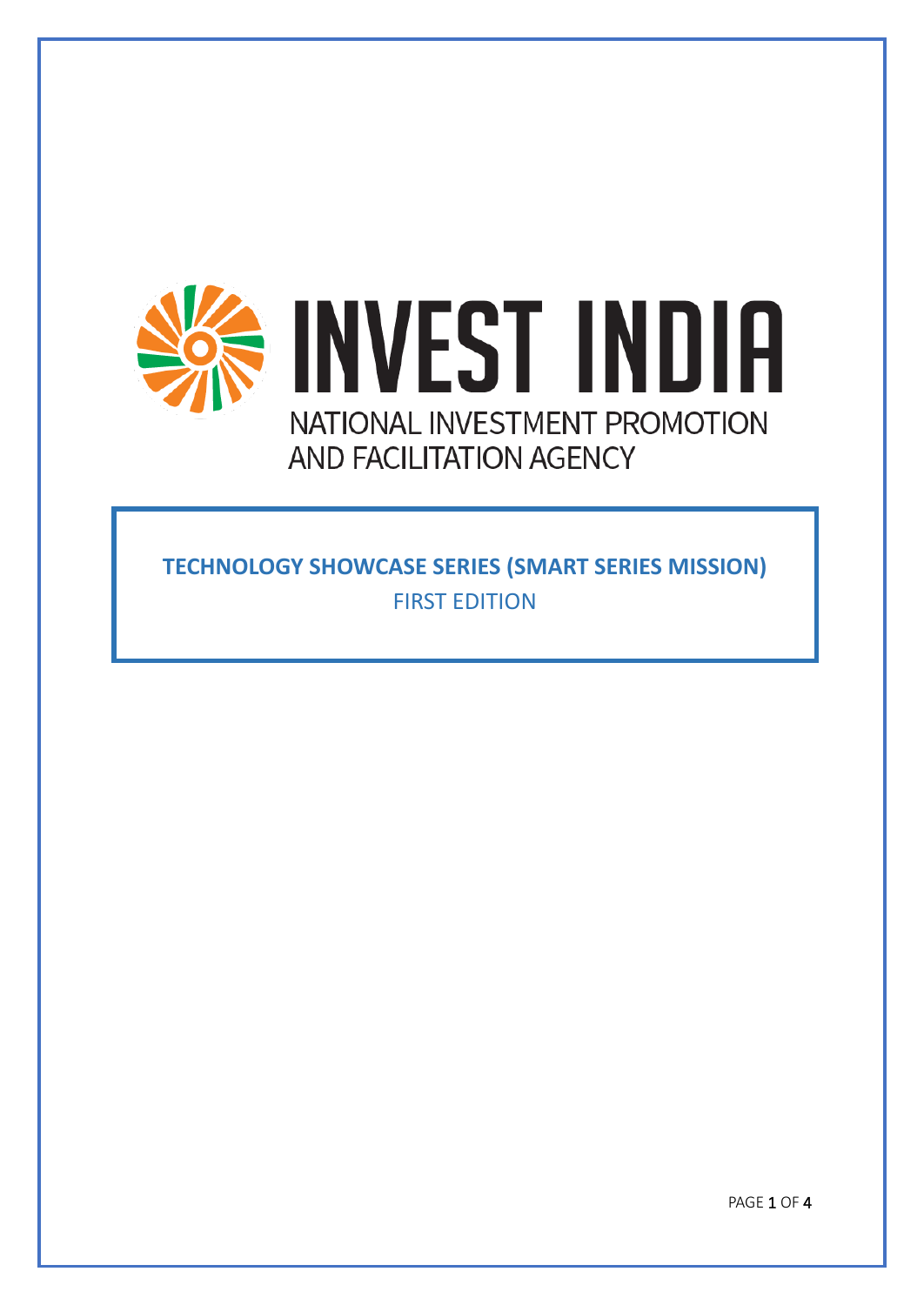

**Technology showcase series (Smart Cities mission) is an initiative by Ministry of Housing and Urban Affairs, in partnership with Invest India, that aims to provide a platform for selected technology majors active in Smart Cities Mission, to showcase their most innovative and pertinent technologies to all Smart Cities. The Smart Cities Mission, launched in 2016, is directed towards developing smart cities across the country, making them citizen friendly and sustainable. Smart cities put data and digital technology to work to make better decisions and improve the quality of life. Three layers work together to make a smart city a success – the technology base, smart applications and data analysis capabilities and adoption and usage.**

Proposed format for the Technology Showcase series for Smart City Mission is to have at least 1 edition per month starting in December 2020 and ending in March 2021, where 2 technology majors would showcase latest global technologies being embraced by Smart Cities worldwide.

The First edition of the Technology showcase series was held on December 08 2020, from 1500 to 1630, and presented technologies of two major tech giants Siemens and Dell Technology.

| S.no           | <b>Name of Participants</b> | Organization                  | <b>Designation</b>                      |
|----------------|-----------------------------|-------------------------------|-----------------------------------------|
| $\mathbf{1}$   | Shri Kunal Kumar            | Ministry of Housing and Urban | Joint Secretary and Mission Director    |
|                |                             | Affairs, Government of India  | (Smart Cities Mission)                  |
|                |                             |                               |                                         |
| 2              | Shri Rahul Kapoor           | Ministry of Housing and Urban | Director                                |
|                |                             | Affairs, Government of India  |                                         |
| $\overline{2}$ | Mr. Amit Midha              | Dell Technology               | President, Asia Pacific and Japan -     |
|                |                             |                               | <b>Global Digital Cities</b>            |
| 3              | Mr. Ferry Chung             | Dell Technology               | Vice President - APJ Digital            |
|                |                             |                               | <b>Transformation and Global</b>        |
|                |                             |                               | <b>Digital Cities</b>                   |
| 4              | Mr. Harjeet Rekhi           | Dell Technology               | General Manager - Global Digital Cities |
| 5              | Mr. Kamal Arora             | Dell Technology               | Country Head, Public                    |
|                |                             |                               | Sector, Dell Technologies               |
|                |                             |                               | India                                   |
| 6              | Mr. Robert Demann           | Siemens                       | CEO, Smart Infrastructure               |
| $\overline{7}$ | Mr. Deepak Goray            | <b>Siemens</b>                | Head, Siemens Smart City and Urban      |
|                |                             |                               | Infra for South Asia.                   |
| 8              | Mr. Vineet Musale           | <b>Siemens</b>                | Head, Water and Wastewater              |
| 9              | Mr. Chethan Seegehalli      | <b>Siemens</b>                | Head, Digitalization and Technology     |
| 10             | Ms. Aishwarya Sriram        | Invest India                  | <b>Assistant Vice President</b>         |
| 11             | Ms. Sanchi Padia            | Invest India                  | Senior Manager                          |
| 12             | Mr. Utsav Rakshit           | Invest India                  | Associate                               |
| 13             | Mr. Sahil Garg              | Invest India                  | <b>Assistant Manger</b>                 |

## **Panelist**

## **Venue**

| S.no     | Venue              | Platform    |
|----------|--------------------|-------------|
| <b>.</b> | Virtual Conference | Cisco WebEx |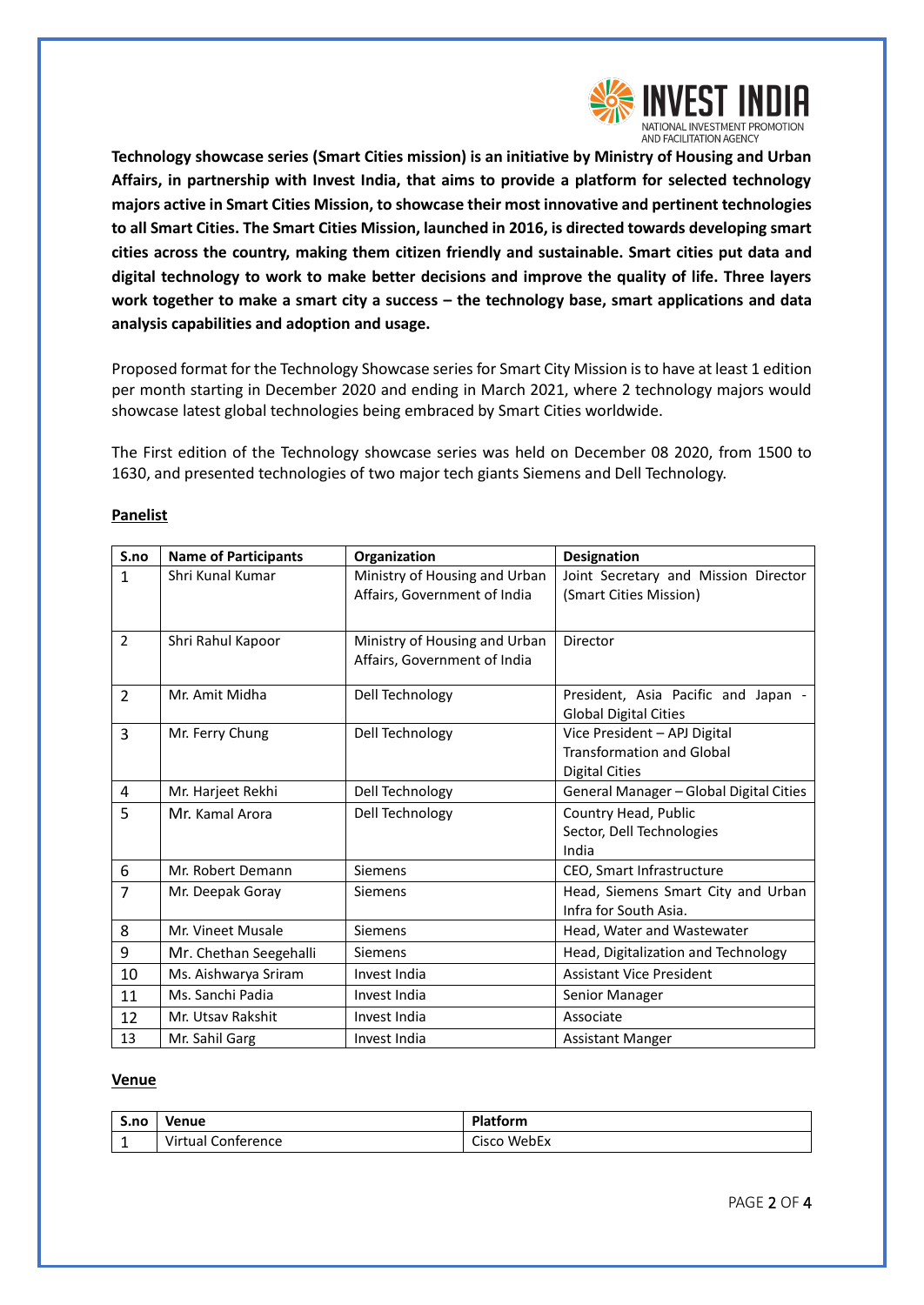

**Invest India –** The Invest India team acknowledged the panelists and the Attendees from Smart city for attending and becoming part of the first edition of Technology Showcase series. The Invest India team welcomed Shri Kunal Kumar, Joint Secretary (Ministry of Housing and Urban Affairs, Government of India) and Mission Director (Smart Cities Mission) and Shri Rahul Kapoor, Director (Ministry of Housing and Urban Affairs) for gracing the event with their presence and requested Shri Kunal Kumar to inaugurate this session with a welcome address.

**Shri Kunal Kumar, Joint Secretary (Ministry of Housing and Urban Affairs, Government of India) and Mission Director (Smart Cities Mission) –** Shri Kunal Kumar, thanked Invest India for hosting the first edition of the Technology Showcase series that would expedite the goal of making India smarter, by bringing technology to the doorsteps of smart cities in India. Shri Kunal Kumar further congratulated Invest India on winning the prestigious UNCTAD Investment Promotion Award 2020 and recognized their valuable contribution towards the Smart City mission journey. The technology showcase post Shri Kunal Kumar's welcome was open for the pioneering companies to display their smart technologies.

## **Siemens Showcase–**

The Siemens team gave a brief history about the companies' operations in India along with the verticals and projects undertaken by them in the smart technology space. Key highlights of the showcase -

- Citizen Centric IoT based smart city control center
- City Air Management System
- Examples of smart sustainable city projects over the world
	- Case Studies of Solutions placed domestically and Internationally
		- o Solution to ensured Reliable and Safe drinking water in Arunachal Pradesh
		- o Scalable SCADA system and Leak Detection system for Maharashtra Jeevan Pradhikaran in collaboration with IIT Mumbai
		- o IOT based Pumping station systems for Centralized Monitoring and Analytics
		- $\circ$  Technologies for detection of Online Leakages in Transportation Pipelines, water losses in Drinking water using Artificial Intelligence and Machine learning, Reduction of Sewer Pump Blockages and secure water supply at Optimized costs

## **Dell Technology Showcase–**

Dell Technology indicated the demand of new infrastructure in the next decade and indicated a need for multiple approaches aligned to citizen experience and outcomes. Key highlights of the showcase –

- Approach and Key strategic projects under the Singapore Smart Nation project
	- $\circ$  Smart nations sensor platform facilitating government agencies in exploiting sensors and analytics to improve service delivery and citizens daily life
	- o Life SG app
- Key Public use cases and outcomes (for Campus security, City safety and Homeland Security)
- Solutions for Citizen health
	- o Automated and Remote Temperature Scanning
	- o Video Analytics based Person of Interest Searching and Tracking
	- o Outbreak Cluster control to monitor and contain Virus spread
	- o Other predictive modeling approach